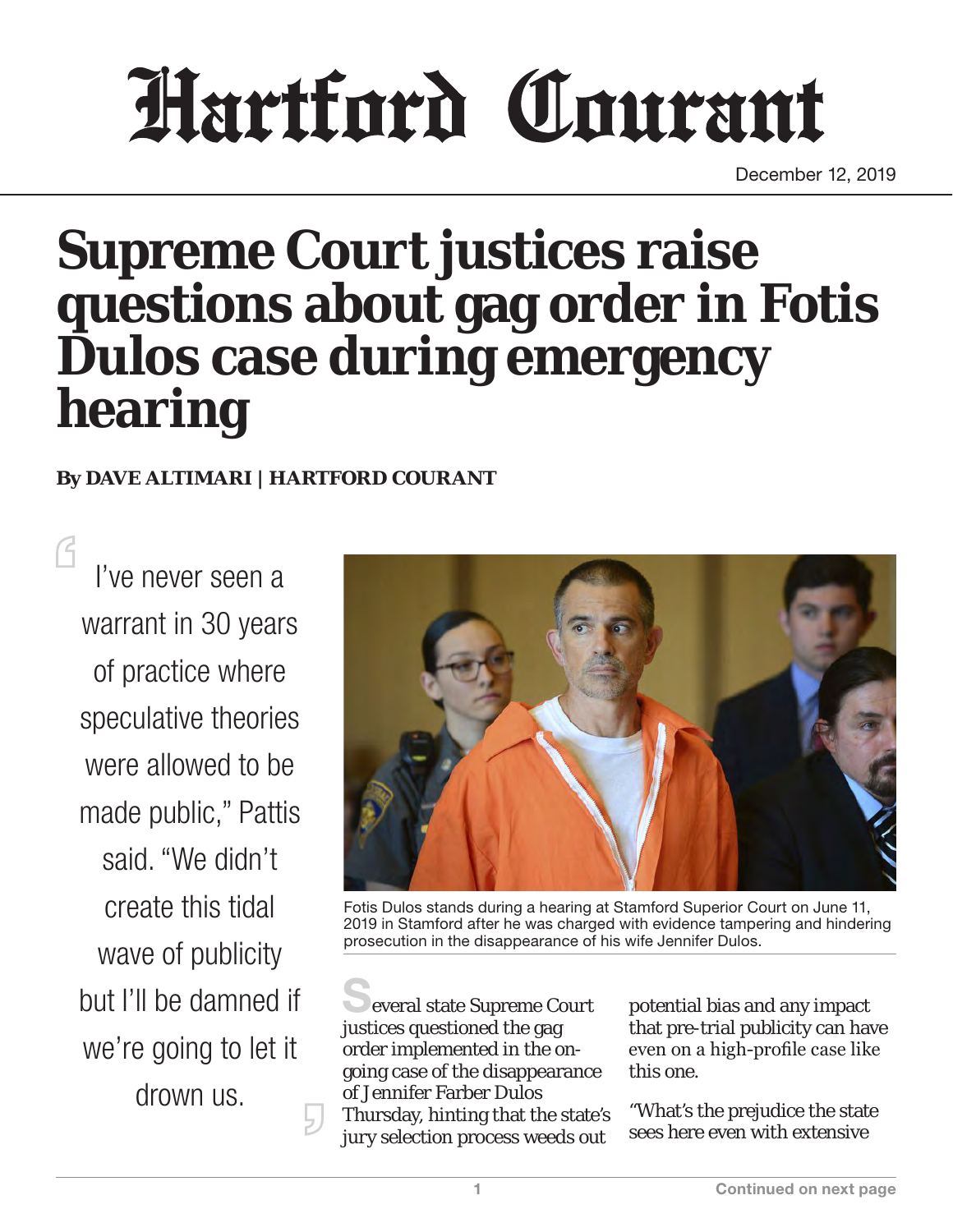## Hartford Courant

Continued from previous page

publicity?" Justice Stephen Ecker said. "What evidence has there ever been in Connecticut that a trial has been prejudiced by pre-trial publicity?"

The court was holding an emergency hearing to consider an appeal by lawyers for Fotis Dulos challenging a gag order imposed by Superior Court Judge John Blawie. Fotis Dulos has been arrested twice for tampering with evidence in connection with the disappearance of Jennifer Faber Dulos, who has been missing since May 24.

A full panel of justices spent more than an hour questioning Norm Pattis, lawyer for Fotis Dulos, and assistant state's attorney Robert Scheinblum about the merits of the gag order. The order prohibits not only attorneys, but also potential witnesses and Dulos or his family from commenting on the case.

Pattis said that the gag order is unfair because Dulos is unable to fight back against the allegations raised in arrest warrants that he said "speculate" that Dulos waited at his wife's New Canaan home on the morning of May 24, killed her and drove the body away in her own vehicle.

"I was shocked at what's been filed in the warrants. I've never seen a warrant in 30 years of practice where speculative

theories were allowed to be made public," Pattis said. "We didn't create this tidal wave of publicity but I'll be damned if we're going to let it drown us."

The justices didn't focus as much on the details of the Dulos case but more on the breadth of the gag order issued by Blawie and whether it is even necessary in Connecticut, where under the state's voir dire jury selection process lawyers can question jurors and use challenges to keep them off the jury if they feel they are biased.

"We have an extraordinary vior dire process where you can ask questions until the cows come home," Chief Justice Richard Robinson said.

Several justices also pointed out that the state recently argued that pre-trial publicity didn't have an impact in the Cheshire murders trials. Joshua Komisarjevsky is seeking a new trial based partly on the issue that his trial should have been moved from New Haven because of the massive publicity surrounding the case. The state argued in that case that the voir dire process worked well. There was a gag order imposed in that case.

"The state made a pretty good case that despite the massive saturation of publicity in that case there was no prejudiced in the Cheshire cases," Ecker said.

Scheinblum argued that a

judge should have the option to impose a gag order after reviewing all other options. Scheinblum admitted that the state asked for a gag order on just Pattis after he incorrectly stated in open court that Michelle Troconis, Fotis Dulos' former girlfriend, had taken and passed a polygraph test. Blawie extended the order to include any potential witnesses, law enforcement, Fotis Dulos and any of his family and friends.

Troconis also has been charged twice with tampering with evidence. She is free on two bonds of \$500,000 and \$100,000, respectively, and is not part of this appeal. Dulos is free after posting two separate \$500,000 bonds.

In his court briefs, Pattis argued "no court in Connecticut has previously entered a gag order of this scope." He argued that the order is overly broad and unfair to Dulos, who has been charged with hindering prosecution and evidence tampering. Dulos' next court appearance is Jan. 7 in Stamford Superior Court.

The Courant has filed an amicus brief opposing the gag order, arguing that it exceeds the court's authority and amounts to prior restraint of free speech. The paper wasn't allowed to participate in oral arguments.

In September, police released a 43-page arrest warrant affidavit that said police obtained